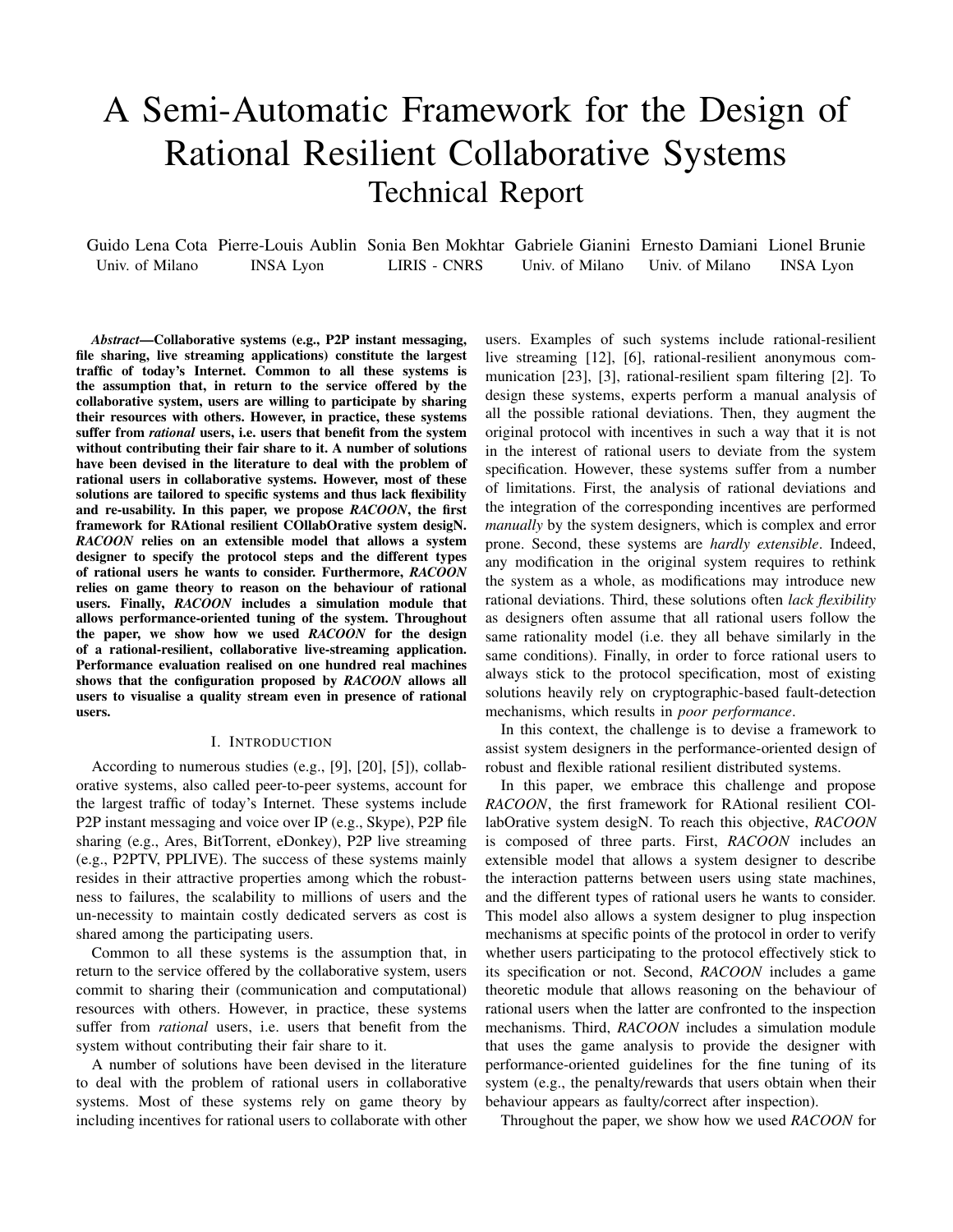the design of a rational-resilient, collaborative live-streaming application. Performance evaluation realised on one hundred real machines shows that the augmented system proposed by *RACOON* allows all users to visualise a quality stream in presence of rational users.

The remaining of the paper is organized as follows. First, Section II presents the problem statement and the goals and non-goals of our framework. Then, Section III presents the overview of *RACOON* while Section IV presents its detailed description. Further, Section V presents the performance evaluation of *RACOON*. Finally, Section VI discusses related work, and Section VII concludes this paper.

## II. PROBLEM STATEMENT, GOALS AND NON-GOALS

*Collaborative systems* are systems in which users cooperate to realise a mutually beneficial service (e.g., overlay routing [8], cooperative backup [14], file sharing [24], live streaming [12], [6]). In addition to classical failures (e.g., crash of machines, malicious users), collaborative systems are subject to *rational behaviour*, i.e. users that benefit from the system without contributing their fair share to it. The rationality of a user is often defined by a utility function, i.e. a mathematical representation of its preferences (e.g., minimizing its bandwidth consumption) over a set of behavioural choices (e.g., replying or not replying to a given request).

In this context, our aim is to propose a framework to assist system designers in the design and evolution of collaborative systems that are robust to rational users.

To better illustrate the objectives of our framework, let us consider a simple protocol  $P1$  in which a user  $u0$  sends a request message  $m0$  to a user u1. Upon receiving  $m0$ , u1 performs some local computation and replies to  $u_0$  by sending a message  $m1$ . In  $P1$ , the rationality of users can take different forms. For instance, a rational user  $u1$  can omit to send a response to u0 to save bandwidth (i.e. communication-related rationality). Alternatively, to avoid being harassed by  $u_0$  which might retransmit its request,  $u_1$  can skip the computations necessary to compute  $m1$  and send instead a wrong response to  $u_0$  (i.e. computation-related rationality). These two different types of rationalities require the system designer to include different types of incentives/counter measures. Furthermore, while it is often assumed in the literature that all rational users have the same rationality, the reality is different as many different types of rational users can co-exist in a collaborative system.

*The first objective of RACOON is thus to allow a system designer to model different types of rationalities and to automatically propose incentives/counter measures adapted to each of them.*

A classical solution to reason on rational behaviours is to rely on game theory and specifically on the concept of Nash equilibrium [17]. This concept defines a strategy for each participant in the game (i.e. each user in the collaborative system) from which there is no benefit in deviating. Many collaborative systems are thus designed (from scratch) to be a Nash equilibrium (e.g., [12], [2], [3], [13]) by embedding

incentives on each protocol step in such a way that it is not in the interest of rational users to behave rationally. However, these systems are hardly extensible as any modification in the original protocol may introduce new rational deviations and thus break the Nash equilibrium.

*The second objective of RACOON is thus to introduce automation in the process of devising the rational resilient system. This enables more robustness and the easy evolution of the resulting collaborative system*.

Among the classical incentives to force rational nodes to stick to a protocol is to integrate inspection mechanisms (e.g., [7],  $[1]$ ). For instance, in the protocol  $P1$  introduced above, each user could be associated with a *secure* log in which it writes all its interactions with other users. Periodically, each user can inspect the log of its partners to verify that their behaviours correspond to a correct execution of the protocol. However, these mechanisms are very costly especially if inspections are performed regularly (e.g., to deter faults faster). Moreover, a realistic collaborative system should accept the presence of some uncooperative behaviours. For example, users may deviate in good faith, because of limited resources or inexperience. In these situations, it may be beneficial to relax the security properties of the system.

*The third objective of RACOON is thus to allow the system designer to set up inspection mechanisms according to the rationality models he wants to consider on the one hand and to the performance he wants to reach on the other hand.*

Finally, we also list some non-goals in order to help position our contribution. First, we do not aim at outperforming established context-specific solutions for dealing with rational users. Instead, we aim at providing software designers with a framework to easily design and maintain a rational resilient collaborative system. Second, *RACOON* does not generate executable code. Third, *RACOON* does not enable on-line analysis of software systems. All the analysis performed by *RACOON* are done offline at design time.

#### III. *RACOON* OVERVIEW

*RACOON* reaches the objectives specified above by relying on classical building blocks for the design of rational-resilient collaborative systems. Specifically, *RACOON* specifies the communication protocols among users using finite state machines. It predicts rational behaviours using game theory. Further, it makes deviations unprofitable using inspection mechanisms. Finally, it tests the achievement of performance and security requirements using simulations.

Fig. 1 shows the four phases that a system designer follows when using our framework. The first phase, i.e. the *specification* phase, is manually performed by the system designer. In this phase, the designer specifies the system following the model presented in Section IV-A. This model allows the specification of the interaction patterns between users, the types of rationalities investigated, and the configuration of the security mechanisms. Once the first phase has been completed, then *RACOON* proceeds automatically. The second phase depicted in the figure is the *augmentation* phase. In this phase,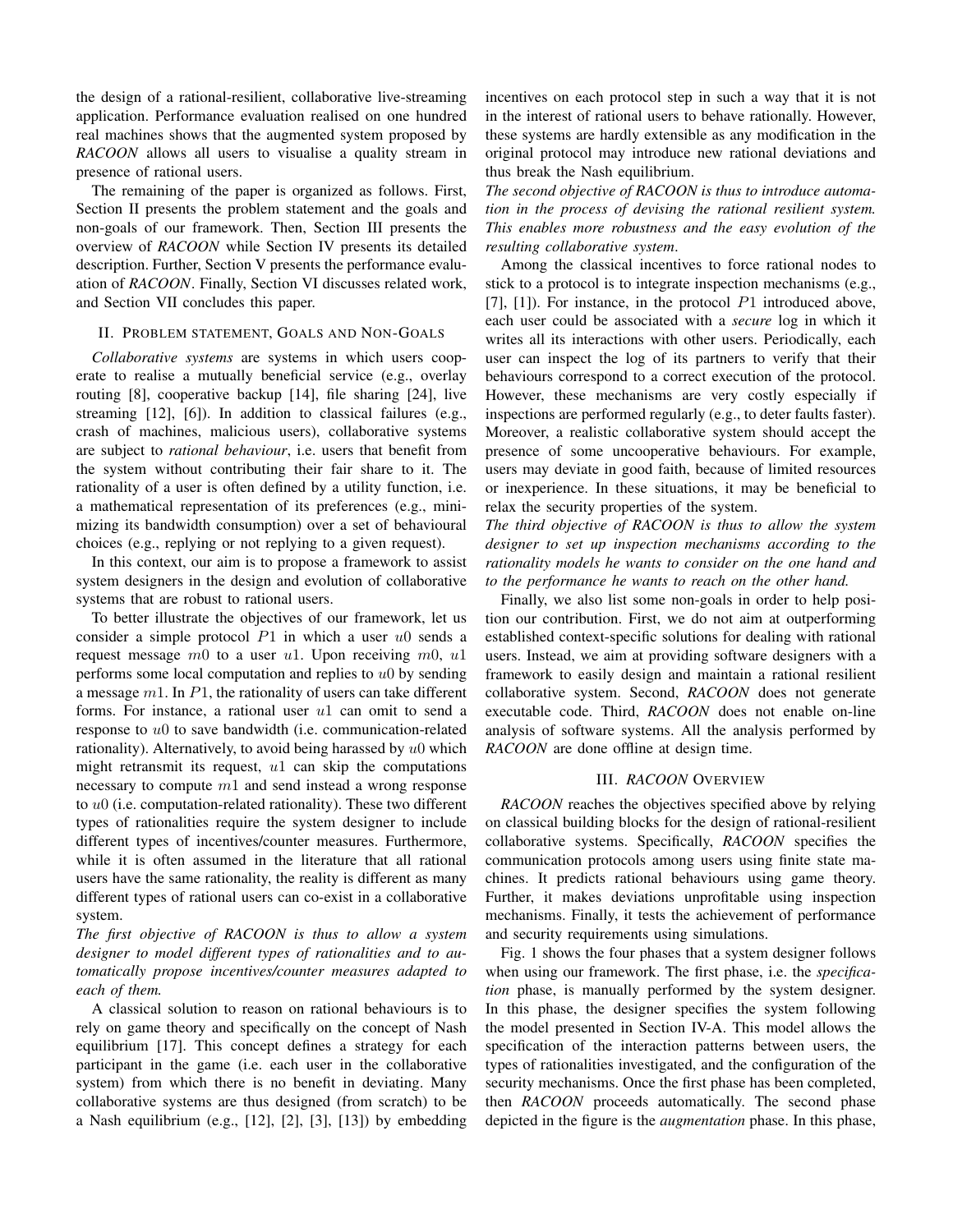

Fig. 1: The four phases of the *RACOON* framework.

the specification produced by the designer is automatically augmented with rational deviations. The automatic generation of deviations applies the model of rationality defined by the designer in the specification phase (see Section IV-B1). The original specification is also augmented with the security modules, which are: (i) inspection methods to expose rational deviations, and (ii) an incentive system to reward users when they behave cooperatively, and punish them when they do not. We present these modules in Section IV-B2. Then, the framework proceeds with the third phase, i.e. the *gamification* phase, which aims at predicting the behavioural choice of a user in a certain system set-up. In other words, *RACOON* estimates the most favourable behaviour among all the possible candidates from the augmented protocol. We achieve this with a game theoretic approach. Game theory is indeed the most appropriate tool to predict the interactions among rational decision-makers. The *gamification* phase carries out the game theoretic analysis by transforming the augmented protocol into a suitable game representation (see Section IV-C1). The analysis leads to a Nash Equilibrium [17], which we use to predict rational behaviours. Finally, the last phase, i.e. the *simulation* phase, tests whether the rational-resilience and performance requirements are satisfied. The simulator uses the augmented protocol and the game theoretic predictions to produce a set of measures. The designer compares these measures to determine if the system specification is worth implementing or not. If not, *RACOON* provides insights to help the system designer to find the right parameters to meet its performance requirements.

## IV. *RACOON* DETAILED DESCRIPTION

In this section we present *RACOON* in detail, following the sequencing of phases introduced in the previous section. To better illustrate the various parts of *RACOON* with concrete examples, we start by introducing a case study, which is the design of a P2P live-streaming application.

### *Case Study: P2P Live Streaming*

The P2P live-streaming system consists of a stream source and an audience of  $n$  users (peers). The source of the streaming session encodes the video, cuts it into pieces (chunks) and periodically broadcasts  $c$  of them to a set of users. At each period of time, the broadcast reaches a fraction a of the



Fig. 2: Gossip-based protocol for chunks dissemination.

users in the network. We assume the source is cooperative, while a proportion  $r$  of users can be rational. Each user must receive chunks within a deadline  $d$  to be played out (playout delay). An expired chunk is equivalent to a lost chunk, because it can not be reproduced. In order to support the media distribution process, users share chunks with each other using a content dissemination protocol. The upload bandwidth of users is limited to  $b$  chunks/round. We consider the threephase gossip protocol used in [6]. Every  $p$  rounds (which is the period), users establish a partnership with  $f$  others selected uniformly at random. Then, they propose their not expired chunks to all of them. Fig. 2(a) shows the propose phase, where user  $u_0$  sends a list of chunk's identifiers  $(c_6, c_7, c_9)$  to its 3 partners  $(u_1, u_2, u_3)$ . As soon as the propose has been received, the partners request the chunks they miss (request message). Eventually, the proposing user sends the payload of the requested chunks (serve message). Fig. 2(b) illustrates the state machine of the above protocol, where user  $u_1$  requests the chunks 7 and 9 from  $u_0$ . The label of each transition defines the user's ID, the name of the method invoked and the ID of the message sent.

## *A. Specification*

*In this phase, the designer defines the collaborative system. The framework provides a specification model to guide this task. The output is an instance of the specification model characterizing the target collaborative system.*

The designer specifies its collaborative system following the UML diagram depicted in Fig. 3. Each element in this diagram describes characteristics or requirements of the system. We classify them in four logical areas: the *User* domain, the *Rationality* domain, the *Security* domain, and the *System* domain. The white elements in Fig. 3 are application dependent, whereas the coloured ones can be re-employed in different contexts. This approach improves the reusability, and enables the automation of the next phases of the framework. The specifications are encoded as a machine-readable XML-based format. The XML Schema of each element can be found in the companion technical report [11]. In the following, we detail the four specification domains.

User domain defines the user and the interaction protocols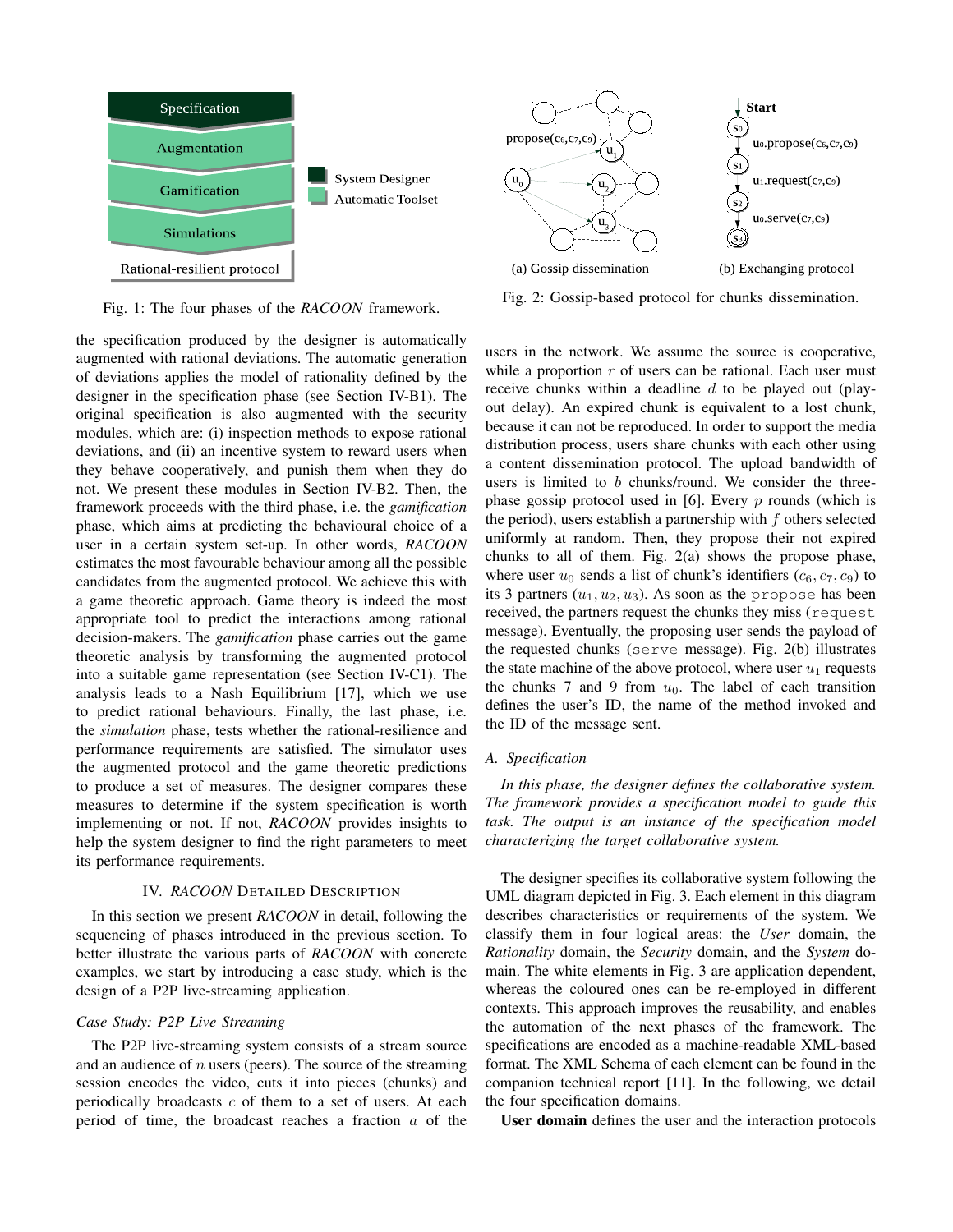

Fig. 3: *RACOON* Specification Model of a collaborative system.

in which it participates. The *Role* element describes the part that a user may undertake in a protocol. For instance, in our case study, one can participate to the gossip protocol as a sender or as a receiver. The interaction among users is represented as deterministic finite *State Machine*, like the one shown in Fig 2(b). We assume no loops in the state machine. A *State* represents a stage of the protocol, while *Transition*s are the operations (e.g., communications or computations) that enable its evolution. An operation corresponds to the invocation of a set of methods. The *Interface* element collects all the methods that a transition must implement. The same method can describe the functionality that a user provides or uses, according to the role that it plays in the protocol. For example, the method propose in Fig. 2(b) is provided by  $u_0$  (sender) and used by  $u_1$  (receiver). The designer also declares possible relationships among contents, and provides their XML Schema type.

Rationality domain The rationality of a user is defined by its utility function, that is specified in the *Utility Profile* element. Note that the same user may have several *Utility Profiles*, one for each role it undertakes in a certain protocol. In order to simplify the definition of a utility function, we propose to build it by enabling *Rationality Model* elements, which identify specific types of rational behaviours. This encourages the reuse of already defined elements, and simplifies the analysis of the system under new rationality assumptions. The *Utility Profile* and the *Rationality Model*s are independent from the specific application. Finally, in the *Rationality Conf* element the designer specifies the models of rationality to activate, along with the types of deviation to generate. For our case study, we have implemented the *Communication Rationality* model, a specialization of the *Rationality Model* element. We discuss it in Section IV-B1.

Security domain It specifies the modules that provide resilience from rational behaviours. They are defined as implementation of the abstract *Security Layer* element, so that they can be easily replaced with different modules. In this paper,

we use the *Inspection* module to detect deviations, and the *Reputation* module to enforce cooperation. The *Security Conf* element allows to configure both. We defer a description of the security modules and their parameters in Section IV-B2.

System domain It specifies system specific information, which are necessary to set-up the simulations. In particular, the designer specifies the proportion of rational users in the system, possibly all of them. In our use case, some example of these are the number of users in the system, the length of the stream, and the probability of message loss in each communication. The code in Listing 1 presents an extract of the User domain specification of our case study. The complete specification awaits in the companion technical report [11].

## *B. Augmentation*

*The goal of this phase is to include rational behaviours and security mechanisms into the protocol's representation. The result, called augmented protocol, details how the collaborative system changes in presence of rational users.*

*1) Rational Deviations:* A rational deviation is a violation of the protocol that aims at maximizing a utility function. In *RACOON*, utility functions are defined by activating a *Rationality Model* created by the designer. This is a set of algorithms that realize a specific model of rationality (e.g., saving bandwidth consumption, reducing computational costs). Each algorithm takes as input the *User domain* specification of the system, and describes the procedure to derive rational deviations. *RACOON* provides an automatic tool that executes the algorithms of the *Rationality Model*s enabled by the designer. This process results in the generation of new states and transitions, which the automated tool adds to the original state machine. Notice that each new transition is created along with a new interface, which contains at least one deviation. The resulting state machine is called *augmented automaton*, where every execution path (i.e. the path that connects the initial state to a final state) represents a possible user's behaviour.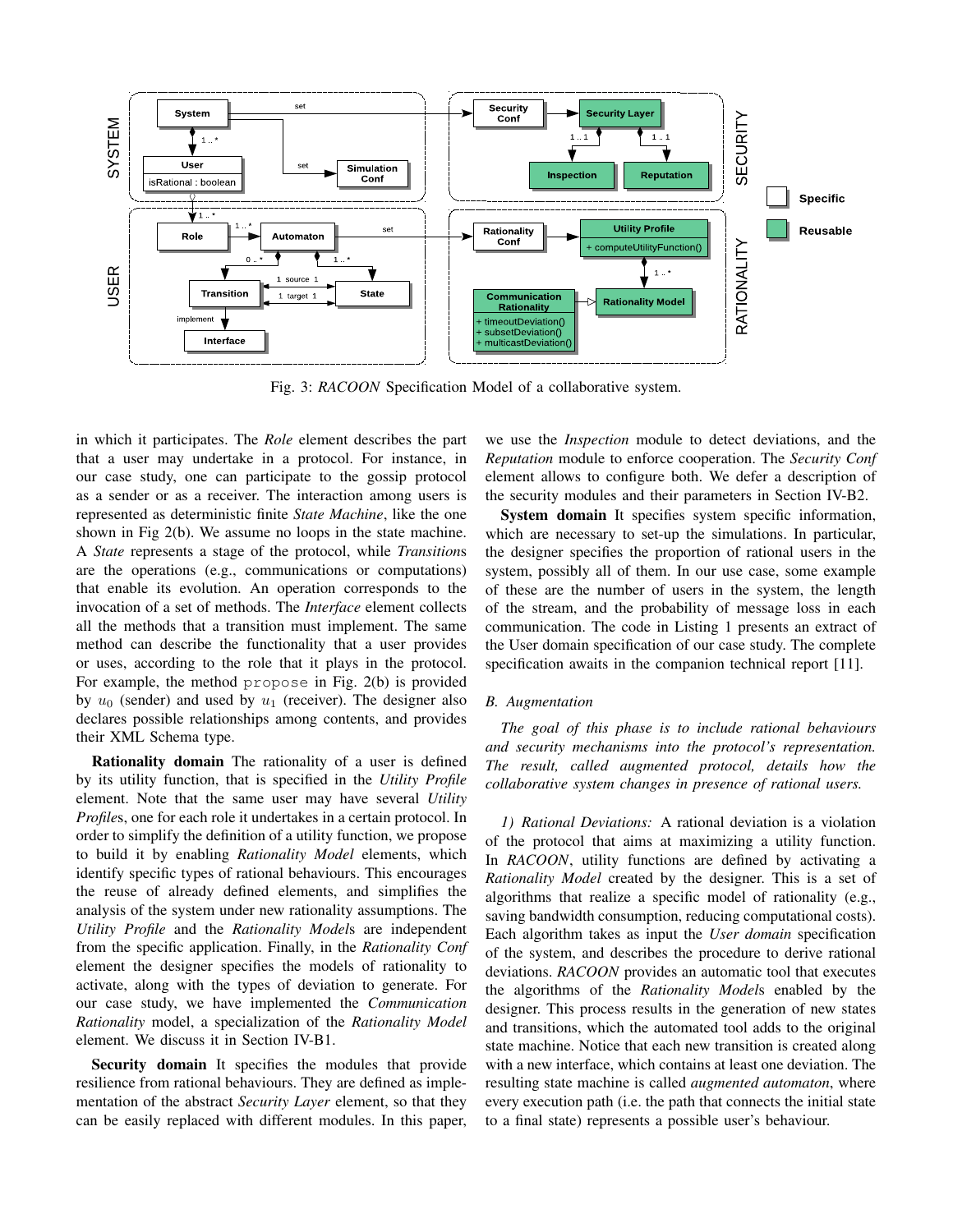Listing 1: User domain specification of the state machine shown in Fig. 2(b).

```
<userDomain>
    <roles>
        <role name="sender" />
        <role name="receiver" />
    </roles>
    <states>
        <state name="s0"> <initial /> </state>
        \text{state name} = "s1" />
        \frac{1}{2} state name="s2" />
        <state name="s3"> <final /> </state>
    </states>
    <transitions>
        <transition name="t0" interface="i0"
                         fromState="s0" toState="s1">
             <fromRole>sender</fromRole>
             <toRoles>
                 <toRole>receiver</toRole>
             </toRoles>
        </transition>
         ...
    </transitions>
    <interfaces>
        <interface name="i0">
             <methods>
                 <method name="propose">
                     <content name="m0" type="list" />
                 </method>
             </methods>
        </interface>
         ...
    </interfaces>
</userDomain>
```
We provide as part of the *RACOON* framework the specification of the *Communication* rationality model. Its utility function aims at minimizing the communication costs for rational users. We define communication costs in terms of bandwidth consumption, which depends on the length and on the type of the transmitted contents. From the three-phase gossip protocol of the case study, we can identify three rational deviations consistent with this model: (d1) decreasing the number of partners, so that a sender receives a lower number of requests, (d2) proposing less chunks than what a sender holds, and (d3) sending only a subset of the requested chunks. Based on these insights, we have designed three rational deviations intended to reduce communication costs:

*i) Timeout Deviation*. The user does not perform the prescribed operation within the necessary time frame. For example, it does not send any chunks proposal, or does not reply to a request. The algorithm: for each non-final state s of the protocol, checks whether it has at least one outgoing transition that executes a legal timeout. If so, skip to the next state. Otherwise, create a new final state  $s_{to}$ , and connect it with s by a timeout deviation.

*ii) Subset Deviation*. The user sends only a subset of the legit content. This behaviour covers the deviations (d1) and (d2) described above. The algorithm: for each non-final state s of the protocol, consider the set of its outgoing transitions T. If a transition  $t \in T$  transmits a content with a complex type (according to the XML Schema type definition), then create a new state  $s_{sub}$  and connect it with s by a subset deviation  $t_{sub}$ . The content transmitted in  $t_{sub}$  must be a subset of the



Fig. 4: Generation of the *subset deviation*  $t_{sub}$ .



Fig. 5: Generation of the *multicast deviation*  $t_{mul}$ .

legit one. Fig. 4 illustrates the procedure. The illegal states are represented with filled circles, and labels of deviations are in italics. Note that the message sent by a subset deviation is indicated by an exclamation mark (!) before its ID.

*iii) Multicast Deviation*. The user does not perform a certain operation with all the prescribed partners, but only with a subset of them. For instance, a user can decrease the size of its partnership, like described in (d3). The algorithm: for each non-final state s of the protocol, consider the set of its outgoing transitions T. If a transition  $t \in T$  sends a message to more than one recipient, then create a new state  $s_{mul}$  and connect it with s by a multicast deviation  $t_{mul}$ . The recipients of  $t_{mul}$  must be less than the legit ones. The procedure is shown in Fig. 5. For reason of clarity, we write the recipient of a transition at the end of each label, after a semicolon (;). The legit set of recipients is indicated with  $R$ , while the nonlegal one with !R.

Notice that once an illegal state is created, *RACOON* updates its connections with the other states of the automaton. The generality of the algorithms makes the *Communication Rationality* model applicable to any collaborative systems. Fig. 6 shows the three-phase gossip protocol augmented with *timeout* and *subset* deviations. For clarity we do not represent multicast deviations. Consider for instance the state  $s_2$ . In the correct execution of the protocol, the user  $u_0$  sends a list with the payload of the requested chunks  $(m_2)$  to user  $u_1$ . However, a rational user may also timeout the request, or serve a list with less chunks  $(lm_2)$ . In both cases, the protocol terminates in an illegal state ( $s_{2t}$  and  $s_{2s}$ , respectively), and  $u_1$  does not obtain what it requested.

*2) Security Layer: RACOON* forces collaboration by making rational users accountable for their actions. This is realized by employing a security layer, which seamlessly extends the logic of the original protocol. The security layer implements an inspection module to detect rational deviations, and a reputation module to assign positive or negative feedback on the reputation of users. The deployment of the security mechanisms on an *augmented automaton* results in an *augmented protocol*, which is also the outcome of this phase of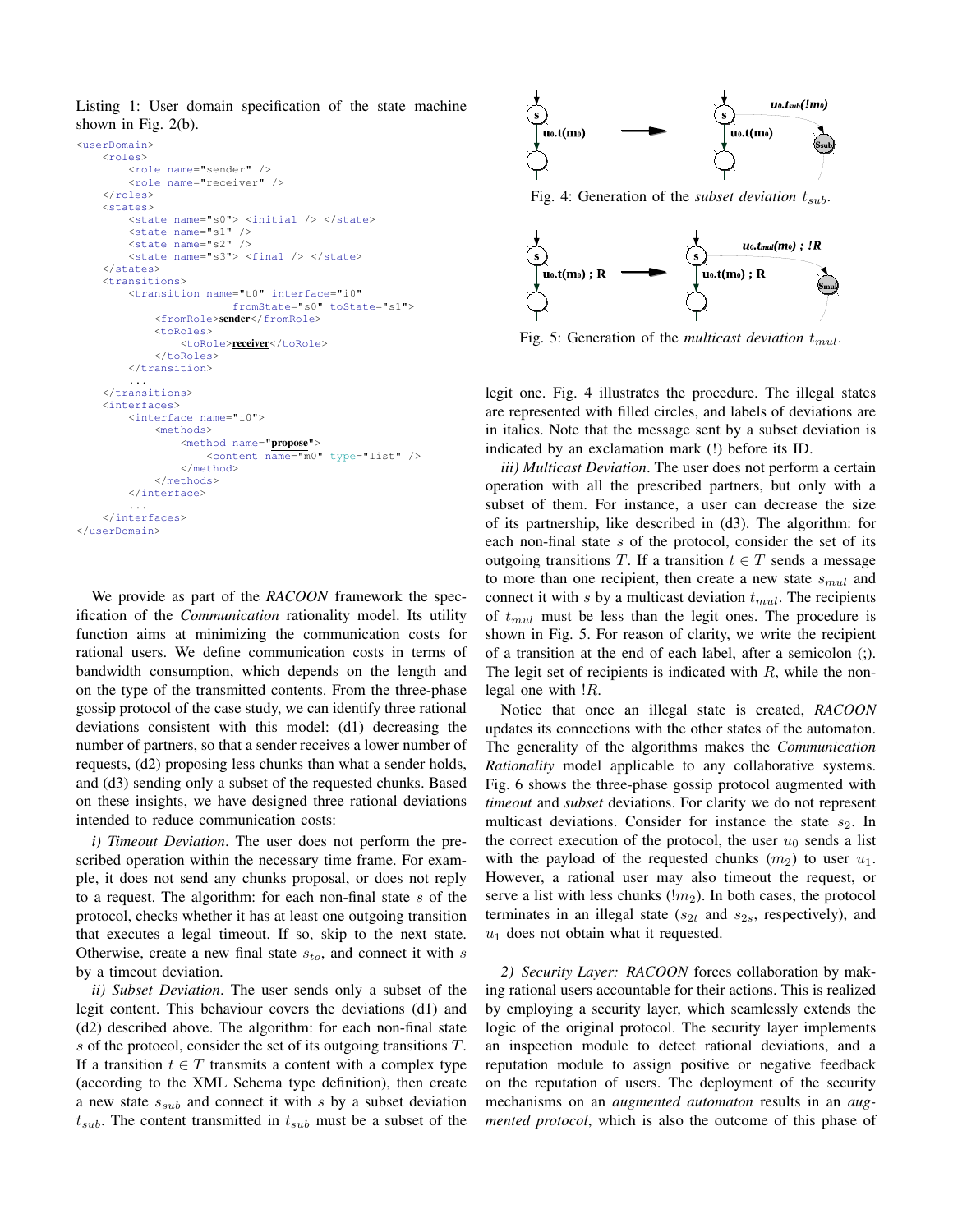

Fig. 6: The *augmented automaton* of the state machine shown in Fig. 2, augmented with *timeout* and *subset* deviations.

the framework.

*Inspection:* We propose to build upon inspection mechanisms to detect and expose rational deviations in collaborative systems. In *RACOON*, each user maintains a *secure* log that keeps a record of its activities within the protocol (e.g., exchanged messages with other users). In the last years, many solutions that enforce accountability using secure logs, i.e. logs that are tamper-evident, have been proposed in the literature. We rely on the solution proposed in [7]. Note that the software developer can also decide to employ other inspection mechanisms, e.g., [1], [6].

In *RACOON*, users can periodically perform inspections of each other's logs, eventually detecting if and when a rational user has deviated from the protocol. To configure the inspection module, the designer specifies: (i) the role or the user that performs the inspection, (ii) the role or the user to inspect, (iii) the state of the augmented automaton where the inspection takes place, and (iv) the probability of inspection. Note that the simulation phase helps the designer to configure these parameters.

*Reputation:* We use reputation as an incentive mechanism to motivate users to adhere to the protocol. Specifically, each user is associated with a reputation value. This reputation increases when its log appears correct after an inspection performed by another user and decreases if a deviation is detected by the latter. The reputation value is stored locally in the security layer, and is distributed with a decentralized mechanism such as [16]. One may wonder why users should care about their reputation. The reason is that if the reputation goes below a fixed threshold, then the user is evicted from the system. Users are aware of the risk to be punished if they choose to deviate. Therefore, as the eviction is a credible threat, if their reputation is too close to the threshold they are more likely to cooperate. We also introduce an upper limit for the reputation value, to discourage users with high reputation to start deviating for many consecutive times. In Section IV-C1 we discuss how to integrate such mechanisms into the utility

function. The designer can configure the reputation module by setting the range of values for the reputation.

#### *C. Gamification*

*The augmented protocol is transformed into a game. A game theoretic analysis is then performed to predict the behaviour of rational users. Such prediction is the output of this phase.*

We use game theory to assess the likelihood of rational deviations from the *augmented protocol*. In fact, game theory is the natural framework to model the interplay of rational users in competitive systems [19]. *RACOON* provides an automatic tool to transform any *augmented protocol* into a game. The tool also performs the game theoretic analysis, that reveals the expected behaviour of the rational users.

*1) Game Mapping:* We model a collaborative protocol as a non-cooperative game with complete information [17]. A noncooperative game describes the interactions among rational decision-makers (players). A player represents a role played by a user in the protocol, and is associated with a set of possible actions. Each action corresponds to a method of the *augmented protocol*, possibly a deviation. As the *augmented protocol* defines a certain order of execution of methods, we map it into a game with sequential moves. When a player performs an action, it does not know if it is responding to a deviation unless it performs an inspection. The information available to a player at a given point in the game form an information set. The sequence of actions that a player executes in a game is called a strategy, while a set of joint strategies (one for each player) is called a strategy profile. A strategy profile is called a Nash Equilibrium (NE) if no player, when finding himself in that strategy profile, has incentive in deviating unilaterally from its strategy: a NE conventionally characterizes in game theory the expected behaviour from rational players [15]. Finite games (finite number of players, finite number of strategies) are granted to always have a NE [17]. The goal of a player is to follow the strategy that maximizes its utility function. The assumption of rationality requires that such choice takes also into account the potential strategies of other players. Indeed, all the factors of the game (i.e. players, order of moves, possible strategies, utility function) are common knowledge.

All these conditions result in a sequential game with complete but imperfect information, which is usually represented by its extensive-form, also called game tree [19]. *RACOON* derives the game elements from the *augmented protocol* specification. Table I summarizes the rules to map the latter into a game tree. For instance, a player in the game tree corresponds to a role played by a rational user in the augmented protocol. The utility  $\bar{u}_i$  for player  $p_i$  while playing the strategy  $\sigma_i$ is a function of the operational costs incurred to implement the strategy and the incentives received from the security mechanisms. It can be expressed as:

$$
\bar{u}_i(\sigma_i) = \sum cost_i(\sigma_i) + \gamma(oldRep_i, newRep_i),
$$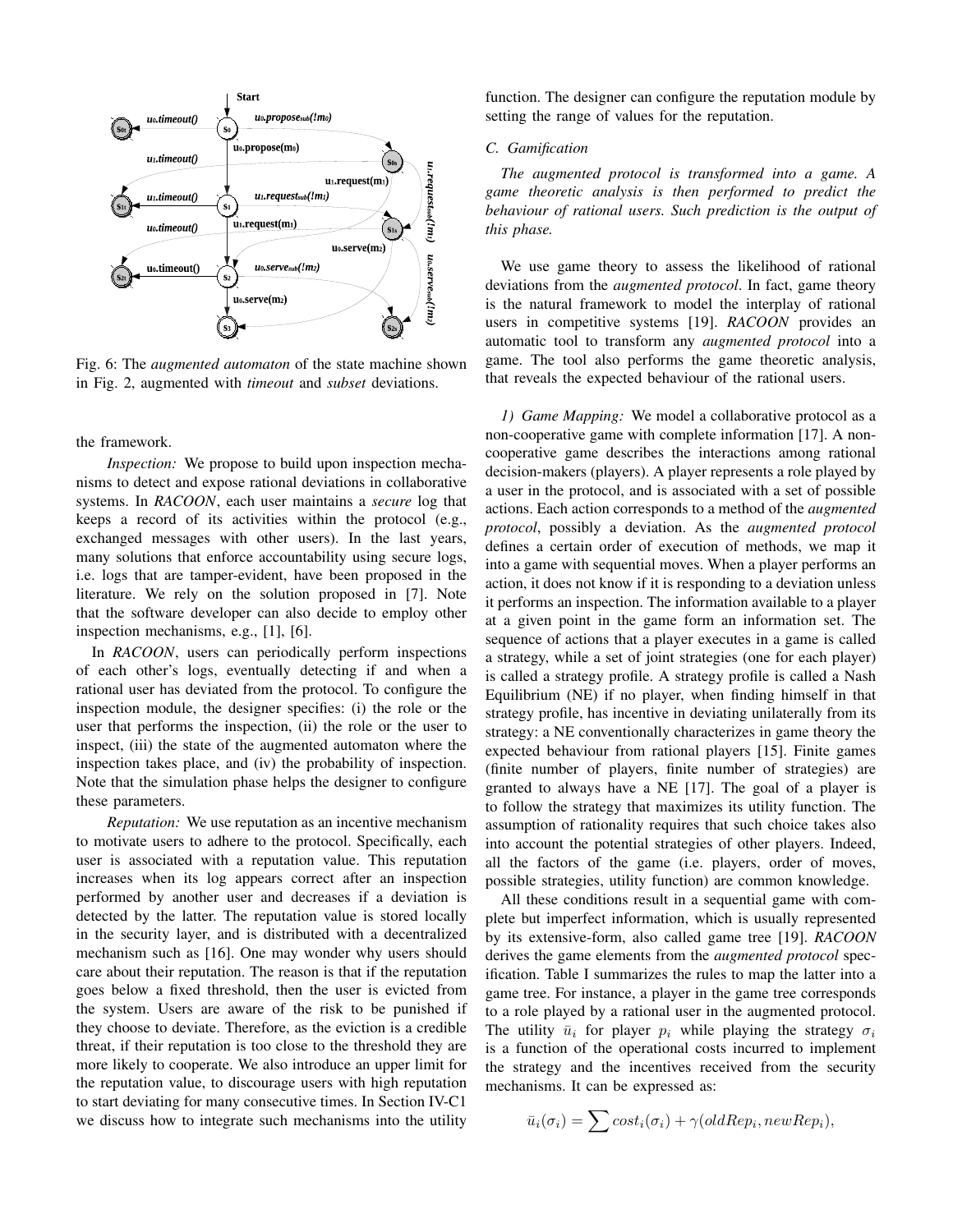

Fig. 7: The extensive-form game representation of the *augmented automaton* shown in Fig. 6.

| Augmented Protocol | Extensive-form game  |
|--------------------|----------------------|
| Rational User      | Player               |
| Non-final state    | <b>Internal Node</b> |
| Final state        | Terminal node        |
| Transition         | Edge                 |
| Execution path     | Strategy profile     |
| Inspection setup   | Information sets     |

TABLE I: Correspondences between augmented protocol and extensive-form game

where  $\gamma$  integrates the reputation values into the utility function. The intuition behind  $\gamma$  is that the 'shadow of the future' affects the perception of today's utility. The function  $\gamma$ formulates such effect in terms of additional costs or discounts. More specifically, when a player expects a punishment (the new reputation  $newRep$  is lower than  $oldRep$ ,  $\gamma$  identifies two types of cost:

- Eviction cost: the cost for being expelled from the system, which is paid only if the new reputation is below a given threshold. It is conventionally set at a very high nominal value, since an eviction is the worst utility a player may have.
- Redemption cost: the cost for regaining the old reputation. It is the product between the profit margin of a deviation (i.e. the cost saved by performing a certain deviation) and the redemption time (i.e. the expected time during which the player must behave correctly).

In contrast, if a player expects a reward  $(newRep$  is greater than *oldRep*), then the function  $\gamma$  identifies a cost discount. This is because the convenience of a future deviation becomes more important as the reputation value increases. In other words, the benefit of the profit margin of tomorrow is higher than the cost of possible punishments. Fig. 7 illustrates the result of the game mapping of the *augmented protocol* shown in Fig. 6. Each leaf of the game tree is associated with a pair of payoffs, one for each player. For reason of space, they are not reported in the figure. Moreover, details on the algorithm that augments the protocol with rational deviations are omitted but can be found in the companion technical report [11].

*2) Game Analysis:* The *gamification* tool of *RACOON* can integrate several solution concepts for the game theoretic analysis [18]. For the sake of simplicity, and without loss of generality, the solution concept we use for this paper is the Subgame-Perfect equilibrium (SPE) in pure strategies [19]. It is a refinement of NE for extensive-form games. Subgame perfection ensures that no player has an incentive to change the equilibrium strategy as the game progresses. We assume that if a game has a SPE, then all rational players will follow the equilibrium strategy. If no equilibrium in pure strategies is found, then we assume that rational players will withdraw from the protocol (worst case). To find the SPE of the protocols gamified in the previous step, RACOON uses Gambit<sup>1</sup>, an open-source library of tools for game-theoretic analysis. The algorithm to find the SPE is described in [18].

## *D. Simulations*

*We test whether the augmented protocol achieves the designer's performance requirements. To this end, we simulate the system using the predictions of the gamification phase.*

The solution of the *gamified* protocol represents a "snapshot" of the system evolution. In fact, it holds only for a particular configuration of factors (e.g., the security setting, the current reputation of players). Therefore, the predictive power of a single game solution is too narrow to give a full picture of the users' dynamics. The last phase of *RACOON* framework addresses this issue by adopting a simulation approach. Simulations provide a practical evaluation of the security configuration, by reproducing how users behave within a given system set-up. Another direct advantage of such pragmatic approach is that it enables to study how different degrees of tolerance to rational deviations affect the final outcome.

A prerequisite for the *simulation* phase is to have a simulation environment for the system under consideration. With this in mind, we have developed a Java-based simulator that supports cycle-based applications over a generic P2P overlay network. The *simulation* workflow proceeds in four steps:

- 1) Parse the system specifications and configure the simulation setup accordingly.
- 2) Partition the system dynamics into behavioural units. Each behavioural unit corresponds to the particular reputation setting in which two or more users may interact. Behavioural units are the building blocks to generate every possible evolution of the system.
- 3) *Gamification* of the behavioural units as independent games, which results in a broad range of game solutions. These represent the predictions of selfish users behaviours, that tell the simulator how to progress.
- 4) Run the simulation, while collecting the information that is relevant to the performance evaluation.

The simulation's result determines whether the configuration of the security modules is satisfactory or not. A satisfac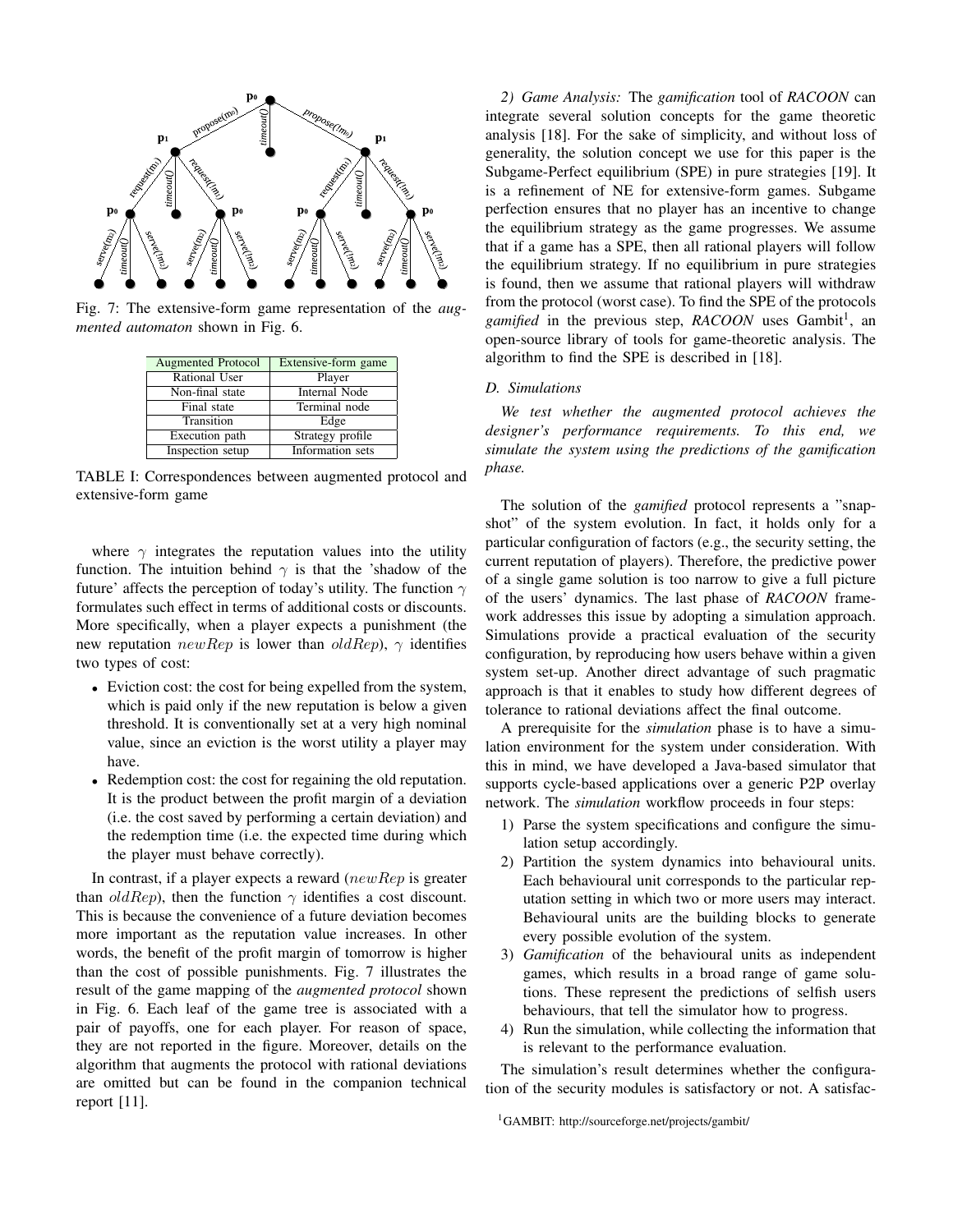tory configuration must guarantee good performance even in presence of rational users. If not, then the designer can set different security settings and restart the simulation. If instead the system achieves the desired performance, then the designer can implement the collaborative system that has been designed and tested using *RACOON*.

## V. EVALUATION

We present in this section the evaluation of our *RACOON* framework. This evaluation divides in three parts. In order to better understand the scope of the problem posed by the presence of rational users, the first part, presented in Section V-A, shows the impact of these users in the collaborative live streaming application introduced in Section IV. Then, the second part, presented in Section V-B, focuses on the effort required by a software developer to make the above live streaming application resilient to rational users using our framework. Furthermore, in this part, we show how *RACOON* helps the software developer to easily update its application if he wants to consider a new rationality model or change some protocol steps **Guido** I*should we omit the latter, since we don't show how later?* **4**. Finally, the third part, presented in Section V-C, shows how the simulation part of our framework helps the software developer in choosing the right configuration for its live streaming application considering a list of performance requirements. Also, in this part we show that the configuration chosen by the software developer after the simulation part, implemented and deployed on 100 users running on real machines, exhibits the expected performance.

## *A. Impact of Rational Users on the Live Streaming Use Case*

To measure the impact of rational users on the live streaming use case presented in Section IV we implemented this application and deployed it on a Grid'5000 cluster<sup>2</sup> of 10 eightcore physical machines. Each machine is clocked at 2.5GHz with 32GB of RAM, and is interconnected with the others via a Gigabit switch. We then deployed 100 users, and we studied different proportions of rational users ranging from 0 to 100%. These users have two possible rationalities, according to the role they play in the protocol. A *receiver* performs only *subset* deviations, whereas a *sender* also performs *timeout* and *multicast* deviations. In fact, senders carry most of the cost of collaboration, but only the receivers benefits from it. We measure the percentage of video chunks lost by users on average. According to study performed in [21], if this value is lower than 3%, users do not notice any degradation in the quality of the received video. Fig. 8 presents the results of our experiment. We observe in this figure that, as expected, the percentage of lost chunks without any rational-resiliency mechanism (i.e. curve G5K w/o *RACOON*) increases as the percentage of rational users increases. Further, this curve shows that in presence of even 10% of rational users, the quality of the stream is unvisualisable for all users. In addition to this curve, Fig. 8 shows the performance of our rationalresilient live streaming application as simulated by *RACOON*



Fig. 8: Percentage of lost chunks as a function of the proportion of rational users.

(i.e. the SIM w/ *RACOON* curve), as well as a real implementation of it (i.e. the G5K w/ *RACOON* curve). These two curves show that, thanks to *RACOON*, we were able to build a rational resilient live streaming application in which even in presence of 100% rational users all users are able to visualise a quality stream. In the remaining of this section, we show how *RACOON* was used to reach this objective.

## *B. Using RACOON for the Design and Evolution of the Live Streaming Application*

We now describe the effort required by a software developer to design, implement and maintain the rational resilient live streaming application corresponding to our case study using *RACOON*. Table II shows the size of the XML description, the size of the simulation code and the size of the real implementation that the software developer has to write to describe and implement its application. For each of these three parts, we distinguish between the number of lines that are specific to the use case application and those that are generic and thus reusable from one application to another. From this table, we observe that the amount of reusable code is at least of 40% (for the XML description) and can be as high as 83% (for the simulation part). This high degree of reusability is enabled thanks to the modularity of *RACOON*.

| Lines of code  | XML description | Simulator | Prototype |
|----------------|-----------------|-----------|-----------|
| Αll            | 140             | 2500      | 3064      |
| Specific       | 83              | 410       | 1118      |
| Reusable       |                 | 2090      | 1946      |
| %tage reusable | 40 7            | 83.6      | 63.5      |

TABLE II: Number of lines of code and percentage of reusable code in the XML description, the simulator and the prototype.

We now focus on the evaluation of the ability of *RACOON* in enabling software evolution. Let us consider that the software developer, which has initially designed its software by assuming a proportion of up to 50% rational users, wants to consider a proportion of 80% instead. Furthermore, let us consider that the designer, which has initially activated *timeout* deviations only for the role of *sender*, wants now to consider these deviations also for the role of *receiver*.

Using *RACOON*, performing the first modification requires changing one single line in the XML description of the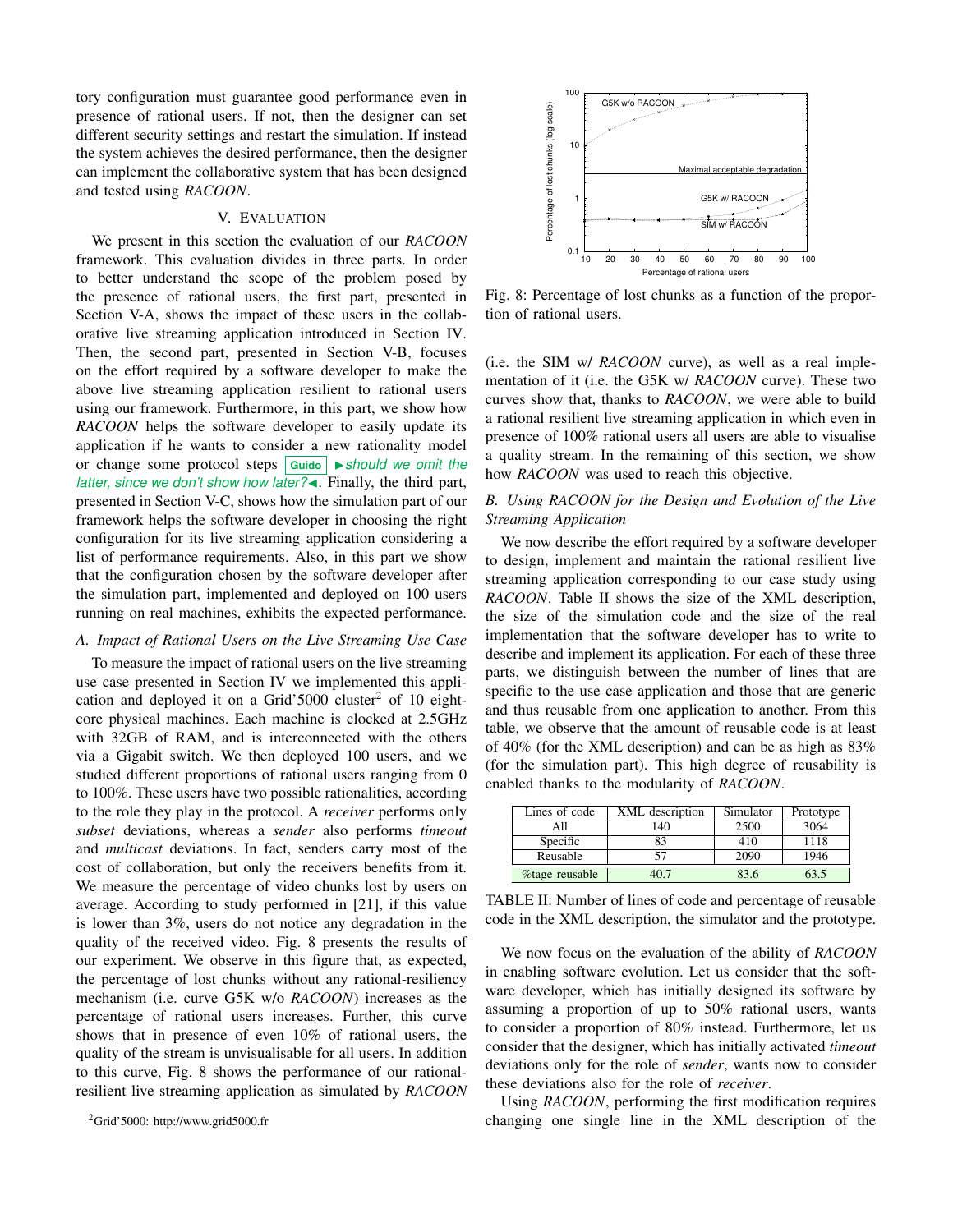application. In particular, the designer has only to set the rationalFraction property to 0.8 in the following line:

<property name="rationalFraction">0.5</property>

Furthermore, adding the timeout deviation for the *receiver* role requires adding one line in the Rationality Domain part of the XML description. In the following, the bolder line is the only modification required:

```
<deviation name="timeout">
   <role>sender</role>
   <role>receiver</role>
</deviation>
```
After these two modifications performed on the XML description, *RACOON* proceeds automatically by updating the augmented protocol and the game analysis, which allows to automatically change the results of the simulation.

This shows that using *RACOON*, the software developer can very easily make its system evolve to adapt to changes into the environment (e.g., updating the rationality model, changing the protocol steps).

# *C. Building a Rational Resilient Live Streaming Application using RACOON*

We show in this section how *RACOON* helps the software developer in choosing the right configuration for its application using the simulation module.

Let us consider that the software developer has fixed the following performance requirements for his rational resilient live streaming application:

(*Req1*): Correct nodes are not wrongly evicted by the system, even in presence of (up to 5% of) message loss due to disrupted networking conditions.

(*Req2*): The overhead of the protocol in terms of bandwidth consumption does not exceed 10% of the bandwidth consumed by the live streaming.

(*Req3*): Correct nodes do not lose more than 3% of video chucks, which ensures that they watch a good quality stream.

There are two parameters in the application that the developer can tune to get the expected performance. These parameters are: (1) *the penalty*, which is the value by which the reputation of a user is decreased if its log is inspected and detected as faulty; and (2) the *percentage of audits* that a receiver performs on a sender with whom it interacts.

To fix these parameters the software developer performs the following simulations, for which the results are depicted in Fig. 9. First, it starts by studying the impact of the penalty on the percentage of eviction of correct users in presence of 5% message loss. From Fig. 9(a), we can observe that the higher the penalty the higher the proportion of evicted correct nodes. This is due to the fact that with a high penalty, it is enough to be subject to the loss of one or two messages in order to be wrongly considered as behaving rationally. From this experiment, the software developer can decide to fix the value of penalty to 8 or lower as this value limits the percentage of evicted correct nodes to less than 1%, which matches its first performance requirement.

Using this value of penalty, the software developer can also notice from Fig. 9(b) that the percentage of evicted rational nodes is at least of 65% (if the probability to audit users is equal to 10%), which is satisfactory. From this curve, the developer can also notice that the higher the probability to audit users, the higher the percentage of evicted rational users. However, intuitively, the designer may be interested in the overhead of performing more inspections (in terms of bandwidth consumption). To help fixing the probability to audit users, the designer can refer to the results of Fig. 9(c), which show the overhead in terms of network traffic with respect to the probability to audit. From this figure the designer may decide to fix this value to less than 20% in order to meet its second requirement.

The last experiment (Fig. 9(d)) shows the quality of the stream perceived by correct users as a function of the percentage of rational users for different values of audit probability. From this experiment, the software developer can finally decide to fix the audit probability to 15%. Indeed, this value is enough to get all correct nodes receive a stream with less than 3% of missed chunks.

Summarising, using the simulations enabled by *RACOON*, the software developer decides to fix the value of the penalty to 8 and the audit probability to 15%, which allows to satisfy all its performance requirements. As discussed at the beginning of this section and shown in Fig. 8, the performance of the live streaming application when implemented with the above parameters and deployed in a real setting validate the choice prescribed by *RACOON*.

#### VI. RELATED WORK

There is a vast amount of literature on designing distributed systems. We approach this overview with our research objectives in mind: resilience to rational behaviours, support to system evolution, and good performance. Table III summarizes these objectives, along with the contributions of the works closest to ours. As we can observe, there is no existing solution that meets all the challenges. The *RACOON* framework does.

|                | Rationality | Evolution | Performance |
|----------------|-------------|-----------|-------------|
| Game Theory    |             |           |             |
| Accountability |             |           |             |
| DSL            |             |           |             |
| <b>RACOON</b>  |             |           |             |

TABLE III: Summary of the state-of-the-art solutions available to design rational-resilient collaborative systems.

Game theory is recognized as being a good framework to address rational behaviours [12], [2], [3], [13]. The aim of game theoretic approaches is to make cooperation the best rational choice, i.e. a Nash Equilibrium. Unfortunately, their solutions are tailored to specific applications, thus are extremely sensitive to changes in the system conditions. Another well-known criticism of game theoretic solutions concerns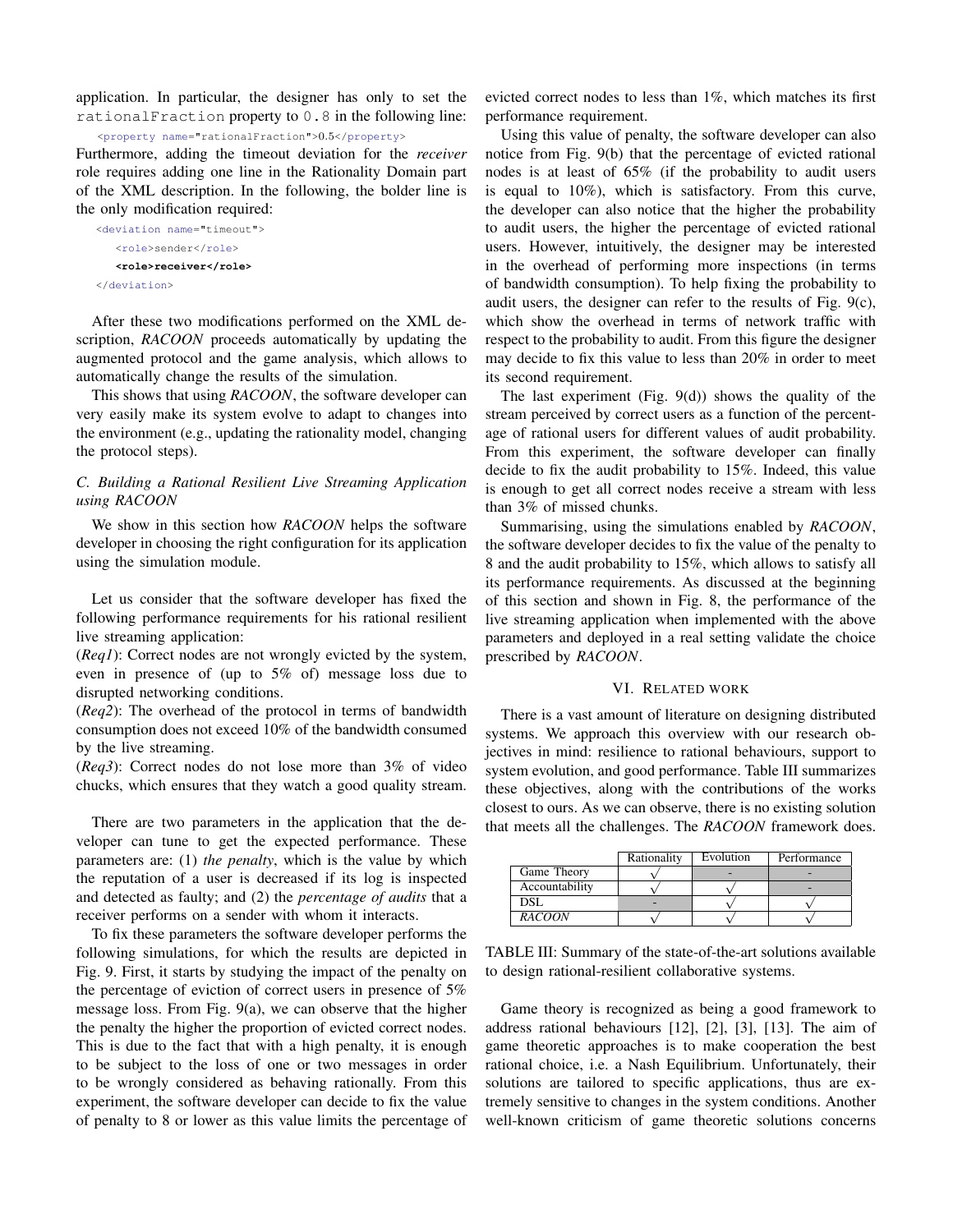

Fig. 9: *RACOON* results.

their performance, because of the strict requirements imposed by the equilibrium assumptions. For example, [12] provides good rational resilience (along with fault tolerance) in livestreaming application, but it suffers from high bandwidth consumption and low scalability [13]. The semi-automatic procedures adopted by *RACOON* overcome these limitations.

A rational deviation is a particular type of malicious behaviour. For this reason, accountability systems like [7] seem to be an acceptable solution for the rationality issue. Furthermore, the generality of their specification also meets the challenge of supporting the system evolution. The major pitfall of these approaches is that maintaining accountability incurs a non-negligible cost in terms of performance (i.e. high communication and computational costs of the monitoring system). On the contrary, *RACOON* enables to take performance requirements into account, finding the right compromise between them and rational resilience. Other shortcomings of accountability methods come from some strong assumptions about the system. For example, they require a quorum of collaborative users to be effective [7]. Further, they are not tolerant to message loss. Using *RACOON*, the designer can find proper solutions without relying on these assumptions.

Finally, several frameworks [22] and Domain-Specific Languages [10], [4] have been proposed in the literature to ease the task of designing and maintaining a distributed system. It is well known that domain-specific approaches can yield to high performance results. Nevertheless, to the best of our knowledge, none of these solutions considers the problem of rational behaviours. The game theoretic approach of our framework meets this challenge.

#### VII. CONCLUSION

In this paper we have presented *RACOON*, a framework for semi-automatic game-theoretic analysis of collaborative systems. *RACOON*'s objective is to allow the designer to automatically design a rational-resilient version of a collaborative system. For this, *RACOON* augments a given protocol specification with possible rational deviations using a modular and extensible approach. Then, it relies on game theory to predict the behaviour of rational users. Finally, *RACOON* provides a simulator to rapidly assess the behaviour and performance of the system. Evaluation, performed using simulations and a real prototype with 100 users, shows that the configuration

proposed by *RACOON* allows all users to visualise a quality stream even in presence of rational users.

Experiments presented in this paper were carried out using the Grid'5000 testbed, supported by a scientific interest group hosted by Inria and including CNRS, RENATER and several Universities as well as other organizations (see https://www.grid5000.fr).

#### **REFERENCES**

- [1] H. Andreas *et al.* Accountable virtual machines. In *Proceedings of OSDI*, 2010.
- [2] S. Ben Mokhtar *et al.* Firespam: Spam resilient gossiping in the bar model. In *Proceedings of SRDS*. IEEE Computer Society, 2010.
- [3] S. Ben Mokhtar *et al.* RAC: a freerider-resilient, scalable, anonymous communication protocol. In *Proceedings of ICDCS*, 2013.
- [4] M. Biely *et al.* Distal: A framework for implementing fault-tolerant distributed algorithms. In *Proceedings of DSN*, 2013.
- [5] K. Cho *et al.* The impact and implications of the growth in residential user-to-user traffic. In *Proceedings of SIGCOMM*, 2006.
- [6] R. Guerraoui *et al.* Lifting: lightweight freerider-tracking in gossip. In *Proceedings of Middleware*. Springer-Verlag, 2010.
- [7] A. Haeberlen *et al.* Peerreview: Practical accountability for distributed systems. *Operating Systems Review*, 41(6), 2007.
- [8] H. Johansen *et al.* Fireflies: Scalable support for intrusion-tolerant network overlays. In *Proceedings of EuroSys*. ACM, 2006.
- [9] T. Karagiannis *et al.* Is p2p dying or just hiding? [p2p traffic measurement]. In *GLOBECOM*, volume 3, 2004.
- [10] C. E. Killian *et al.* Mace: Language support for building distributed systems. In *Proceedings of PLDI*. ACM, 2007.<br>[11] G. Lena Cota et al. A Semi-Automati
- A Semi-Automatic Framework for the Design of Rational Resilient Collaborative Systems. Technical report, Univ. of Milano, LIRIS laboratory, CNRS, http://sites.google.com/site/soniabm/.
- [12] H. C. Li *et al.* Bar gossip. In *Proceedings of OSDI*. USENIX Association, 2006.
- [13] H. C. Li et al. Flightpath: Obedience vs. choice in cooperative services. In Richard Draves and Robbert van Renesse, editors, *OSDI*, 2008.
- [14] M. Lillibridge *et al.* A cooperative internet backup scheme. In *Proceedings of Usenix ATC*, 2003.
- [15] G. J. Mailath. Do people play nash equilibrium? lessons from evolutionary game theory. *Journal of Economic Literature*, 1998.
- [16] S. Marti and H. Garcia-Molina. Taxonomy of trust: Categorizing p2p reputation systems. *Computer Networks*, 50(4), 2006.
- [17] J. Nash. Non-Cooperative Games. *Annals of Mathematics*, 50(2), 1951.
- [18] N. Nisan. *Algorithmic game theory*. Cambridge University Press, 2007.
- [19] M. J. Osborne *et al. A course in game theory*. MIT press, 1994.
- [20] L. Plissonneau *et al.* Analysis of peer-to-peer traffic on adsl. 2005. [21] S. Traverso *et al.* Experimental comparison of neighborhood filter
- S. Traverso *et al.* Experimental comparison of neighborhood filtering strategies in unstructured P2P-TV systems. In *P2P*, 2012.
- [22] P. Urban *et al.* Neko: A single environment to simulate and prototype distributed algorithms. In *Proceedings of ICOIN*, 2001.
- [23] D. I. Wolinsky et al. Dissent in numbers: Making strong anonymity scale. In *Proceedings of OSDI*, 2012.
- [24] M. Yang *et al.* An empirical study of free-riding behavior in the maze p2p file-sharing system. In *Proceedings of IPTPS*, 2005.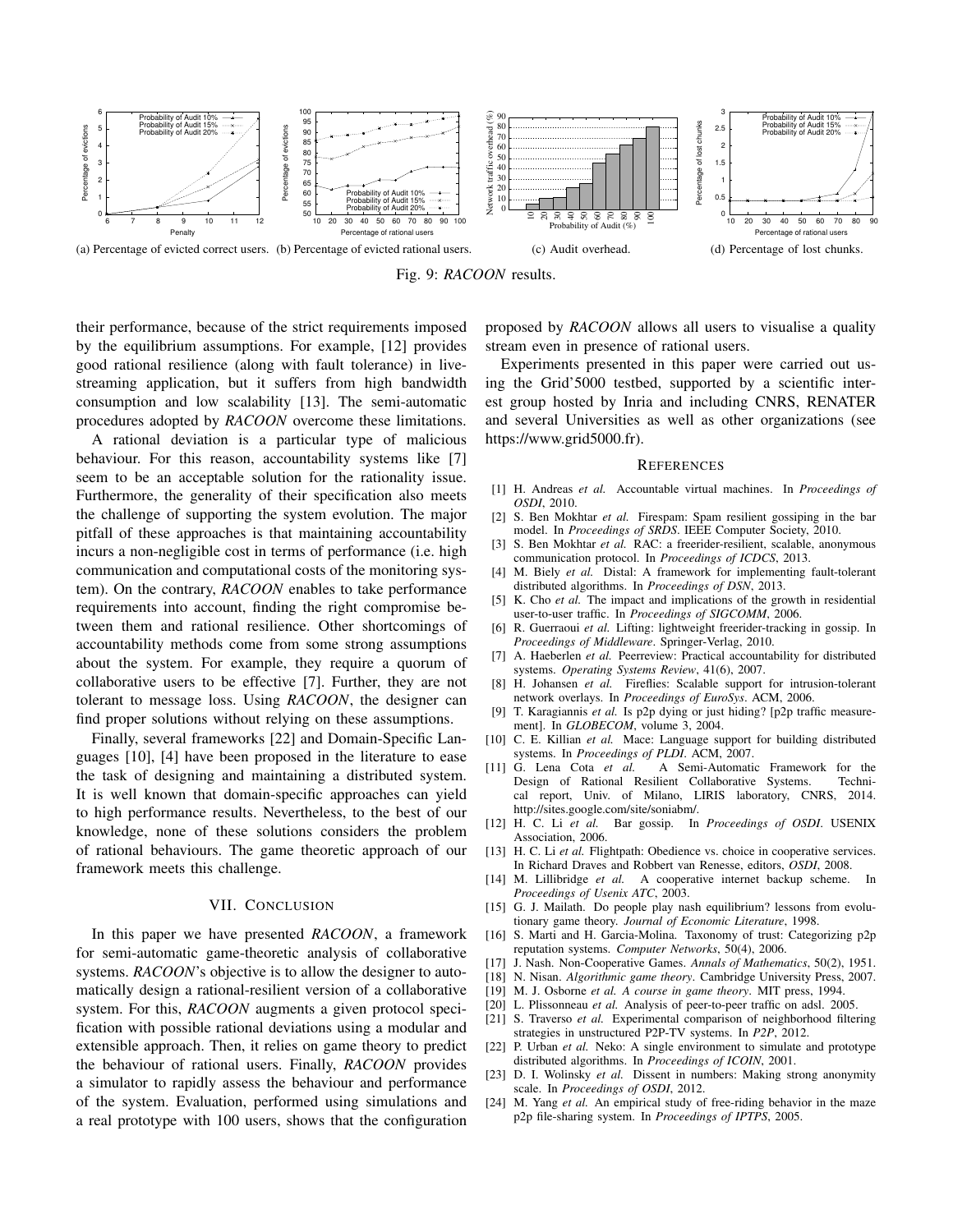## APPENDIX A

## SPECIFICATION OF THE CASE STUDY

In the following, we present the XML Schema for the *RACOON* Specification Model. Figure 10 shows a diagram of the schema.

```
<xs:schema xmlns:xs="http://www.w3.org/2001/XMLSchema">
 <xs:element name="systemSpecification">
  <xs:complexType>
   <xs:sequence>
    <xs:element name="userDomain">
     <xs:complexType>
      <xs:sequence>
       <xs:element name="roles">
        <xs:complexType>
         <xs:sequence>
          <xs:element name="role" maxOccurs="unbounded" minOccurs="1">
           <xs:complexType>
            <xs:simpleContent>
             <xs:extension base="xs:string">
              <xs:attribute type="xs:string" name="name" use="required"/>
             </xs:extension>
            </xs:simpleContent>
           </xs:complexType>
          </xs:element>
         </xs:sequence>
        </xs:complexType>
       </xs:element>
       <xs:element name="states">
        <xs:complexType>
         <xs:sequence>
          <xs:element name="state" maxOccurs="unbounded" minOccurs="1">
           <xs:complexType mixed="true">
            <xs:sequence>
             <xs:element type="xs:string" name="initial"
                        minOccurs="0" maxOccurs="1"/>
             <xs:element type="xs:string" name="final"
                        minOccurs="0" maxOccurs="1" />
            </xs:sequence>
             <xs:attribute type="xs:string" name="name"
use="required"/>
           </xs:complexType>
          </xs:element>
         </xs:sequence>
        </xs:complexType>
       </xs:element>
       <xs:element name="transitions">
        <xs:complexType>
         <xs:sequence>
          <xs:element name="transition" maxOccurs="unbounded"
                        minOccurs="0">
           <xs:complexType>
            <xs:sequence>
             <xs:element type="xs:string" name="fromRole"/>
             <xs:element name="toRoles">
              <xs:complexType>
               <xs:sequence>
                 <xs:element type="xs:string" name="toRole"/>
               </xs:sequence>
              </xs:complexType>
             </xs:element>
            </xs:sequence>
            <xs:attribute type="xs:string" name="name" use="required"/>
            <xs:attribute type="xs:string" name="interface" use="required"/>
             <xs:attribute type="xs:string" name="fromState" use="required"/>
<xs:attribute type="xs:string" name="toState" use="required"/>
           </xs:complexType>
          </xs:element>
         </xs:sequence>
        </xs:complexType>
       </xs:element>
       <xs:element name="interfaces">
        <xs:complexType>
         <xs:sequence>
          <xs:element name="interface" maxOccurs="unbounded"
                        minOccurs="1">
           <xs:complexType>
            <xs:sequence>
                                                                          </xs:element>
                                                                         </xs:sequence>
                                                                        </xs:complexType>
                                                                       </xs:element>
                                                                        <xs:complexType>
                                                                         <xs:sequence>
```
<xs:element name="methods"> <xs:complexType> <xs:sequence> <xs:element name="method"> <xs:complexType> <xs:sequence> <xs:element name="content"> <xs:complexType> <xs:simpleContent> <xs:extension base="xs:string"> <xs:attribute type="xs:string" name="name" use="required"/> <xs:attribute type="xs:string" name="type" use="required"/> </xs:extension> </xs:simpleContent> </xs:complexType> </xs:element> <xs:element name="constraints" minOccurs="0"> <xs:complexType> <xs:sequence> <xs:element name="constraint"> <xs:complexType> <xs:simpleContent> <xs:extension base="xs:string"> <xs:attribute type="xs:string" name="type" use="required"/> <xs:attribute type="xs:string" name="wrtContent" use="optional"/> </xs:extension> </xs:simpleContent> </xs:complexType> </xs:element> </xs:sequence> </xs:complexType> </xs:element> </xs:sequence> <xs:attribute type="xs:string" name="name" use="required"/> </xs:complexType> </xs:element> </xs:sequence> </xs:complexType> </xs:element> </xs:sequence> <xs:attribute type="xs:string" name="name" use="required"/> </xs:complexType> </xs:element> </xs:sequence> </xs:complexType> <xs:element name="rationalityDomain"> <xs:element name="rationalityModels"> <xs:complexType> <xs:sequence> <xs:element name="rationalityModel"> <xs:complexType> <xs:sequence> <xs:element name="deviations"> <xs:complexType> <xs:sequence> <xs:element name="deviation" maxOccurs="unbounded" minOccurs="0"> <xs:complexType> <xs:sequence> <xs:element name="roles"> <xs:complexType> <xs:sequence> <xs:element type="xs:string" name="role" maxOccurs="unbounded" minOccurs="0"/> </xs:sequence> </xs:complexType> </xs:element> </xs:sequence> <xs:attribute type="xs:string" name="name" use="required"/> </xs:complexType>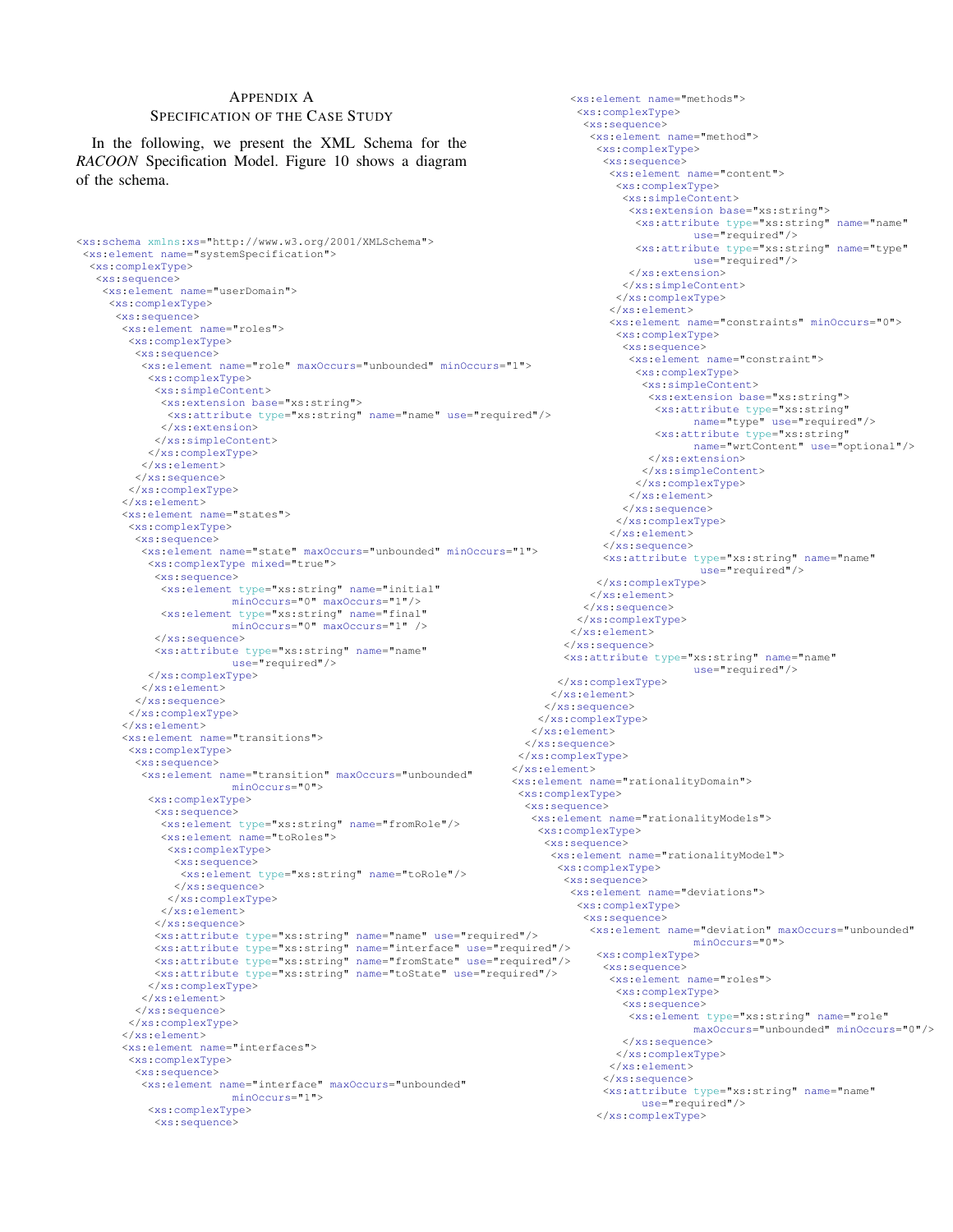```
</xs:element>
           </xs:sequence>
          </xs:complexType>
         </xs:element>
        </xs:sequence>
        <xs:attribute type="xs:string" name="name"/>
       <xs:attribute type="xs:boolean" name="enabled"/>
</xs:complexType>
      </xs:element>
     </xs:sequence>
    </xs:complexType>
   </xs:element>
  </xs:sequence>
</xs:complexType>
</xs:element>
<xs:element name="securityDomain">
<xs:complexType>
  <xs:sequence>
   <xs:element name="inspectionModule">
    <xs:complexType>
     <xs:sequence>
      <xs:element name="inspections">
       <xs:complexType>
        <xs:sequence>
         <xs:element name="inspection" maxOccurs="unbounded"
                    minOccurs="0">
          <xs:complexType>
           <xs:sequence>
             <xs:element type="xs:string" name="inspector"/>
<xs:element type="xs:string" name="state"/>
            <xs:element name="inspectees">
              <xs:complexType>
               <xs:sequence>
                <xs:element type="xs:string" name="inspectee"/>
              </xs:sequence>
              </xs:complexType>
            </xs:element>
           </xs:sequence>
           <xs:attribute type="xs:float" name="probability"
                     use="required"/>
          </xs:complexType>
         </xs:element>
        </xs:sequence>
       </xs:complexType>
      </xs:element>
     </xs:sequence>
    </xs:complexType>
   </xs:element>
   <xs:element name="reputationModule">
    <xs:complexType>
     <xs:sequence>
      <xs:element name="range">
       <xs:complexType>
        <xs:sequence>
         <xs:element type="xs:byte" name="max"/>
         <xs:element type="xs:byte" name="min"/>
        </xs:sequence>
       </xs:complexType>
      </xs:element>
      <xs:element name="variations">
       <xs:complexType>
        <xs:sequence>
         <xs:element name="inspector">
          <xs:complexType>
           <xs:sequence>
            <xs:element name="reward">
             <xs:complexType>
              <xs:simpleContent>
                <xs:extension base="xs:byte">
                 <xs:attribute type="xs:string"
name="type"/>
               </xs:extension>
               </xs:simpleContent>
              </xs:complexType>
            \langle/xs:element>
            <xs:element name="penalty">
              <xs:complexType>
               <xs:simpleContent>
                <xs:extension base="xs:byte">
                 <xs:attribute type="xs:string" name="type"/>
                </xs:extension>
              </xs:simpleContent>
              </xs:complexType>
                                                                </xs:element>
                                                               </xs:schema>
```
</xs:element> </xs:sequence> </xs:complexType> </xs:element> <xs:element name="inspectee"> <xs:complexType> <xs:sequence> <xs:element name="reward"> <xs:complexType> <xs:simpleContent> <xs:extension base="xs:byte"> <xs:attribute type="xs:string" name="type"/> </xs:extension> </xs:simpleContent> </xs:complexType> </xs:element> <xs:element name="penalty"> <xs:complexType> <xs:simpleContent> <xs:extension base="xs:byte"> <xs:attribute type="xs:string" name="type"/> </xs:extension> </xs:simpleContent> </xs:complexType> </xs:element> </xs:sequence> </xs:complexType> </xs:element> </xs:sequence> </xs:complexType> </xs:element> </xs:sequence> </xs:complexType> </xs:element> </xs:sequence> </xs:complexType> </xs:element> <xs:element name="systemDomain"> <xs:complexType> <xs:sequence> <xs:element name="simulationEnvironment"> <xs:complexType> <xs:simpleContent> <xs:extension base="xs:string"> <xs:attribute type="xs:string" name="name"/> </xs:extension> </xs:simpleContent> </xs:complexType> </xs:element> <xs:element name="simulationSetting"> <xs:complexType> <xs:sequence> <xs:element name="property" maxOccurs="unbounded" minOccurs="0"> <xs:complexType> <xs:simpleContent> <xs:extension base="xs:float"> <xs:attribute type="xs:string" name="name" use="required"/> </xs:extension> </xs:simpleContent> </xs:complexType> </xs:element> </xs:sequence> </xs:complexType> </xs:element> </xs:sequence> </xs:complexType> </xs:element> </xs:sequence> <xs:attribute type="xs:string" name="name"/> </xs:complexType>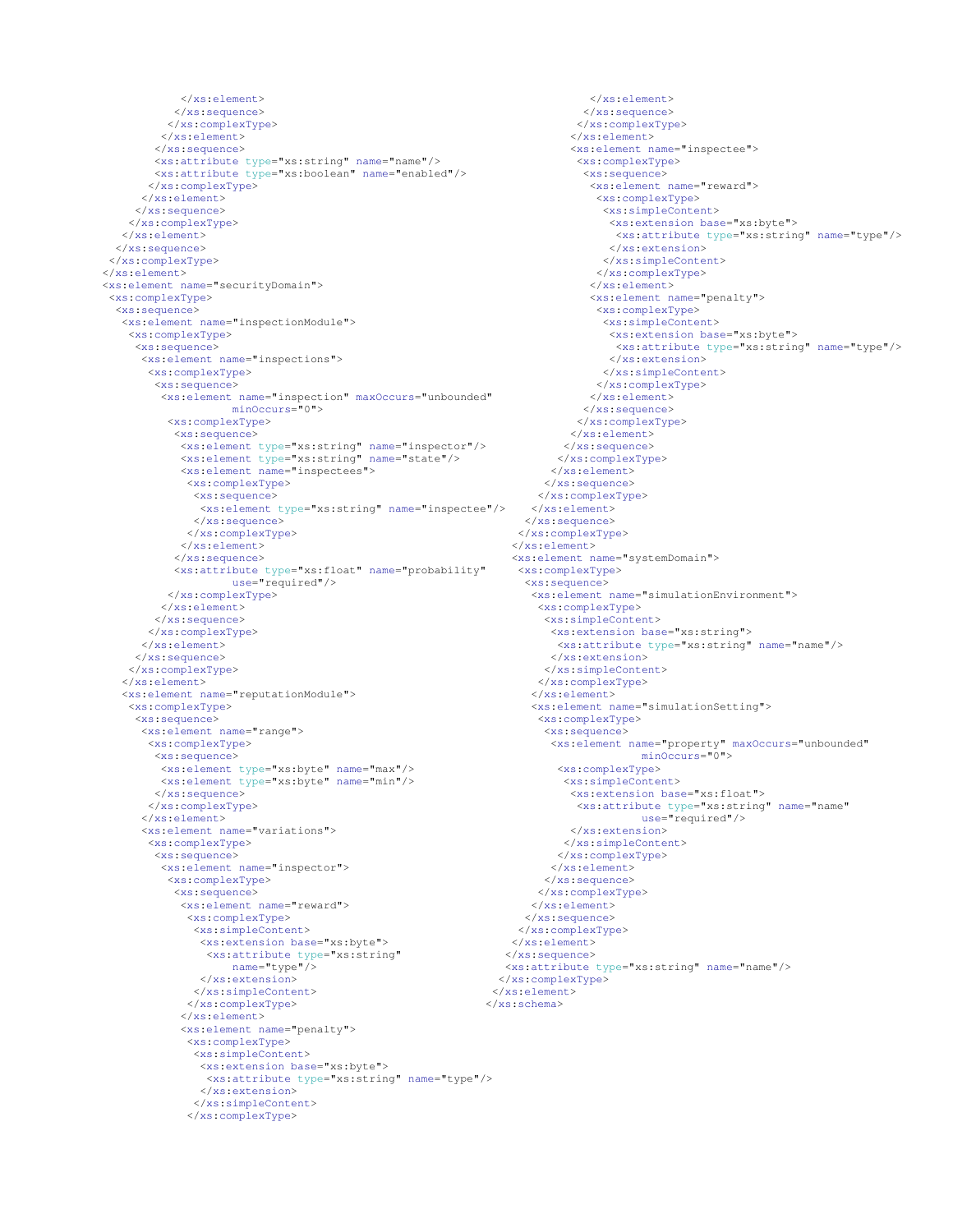

Fig. 10: The diagram of the XML Schema for the *RACOON* Specification Model.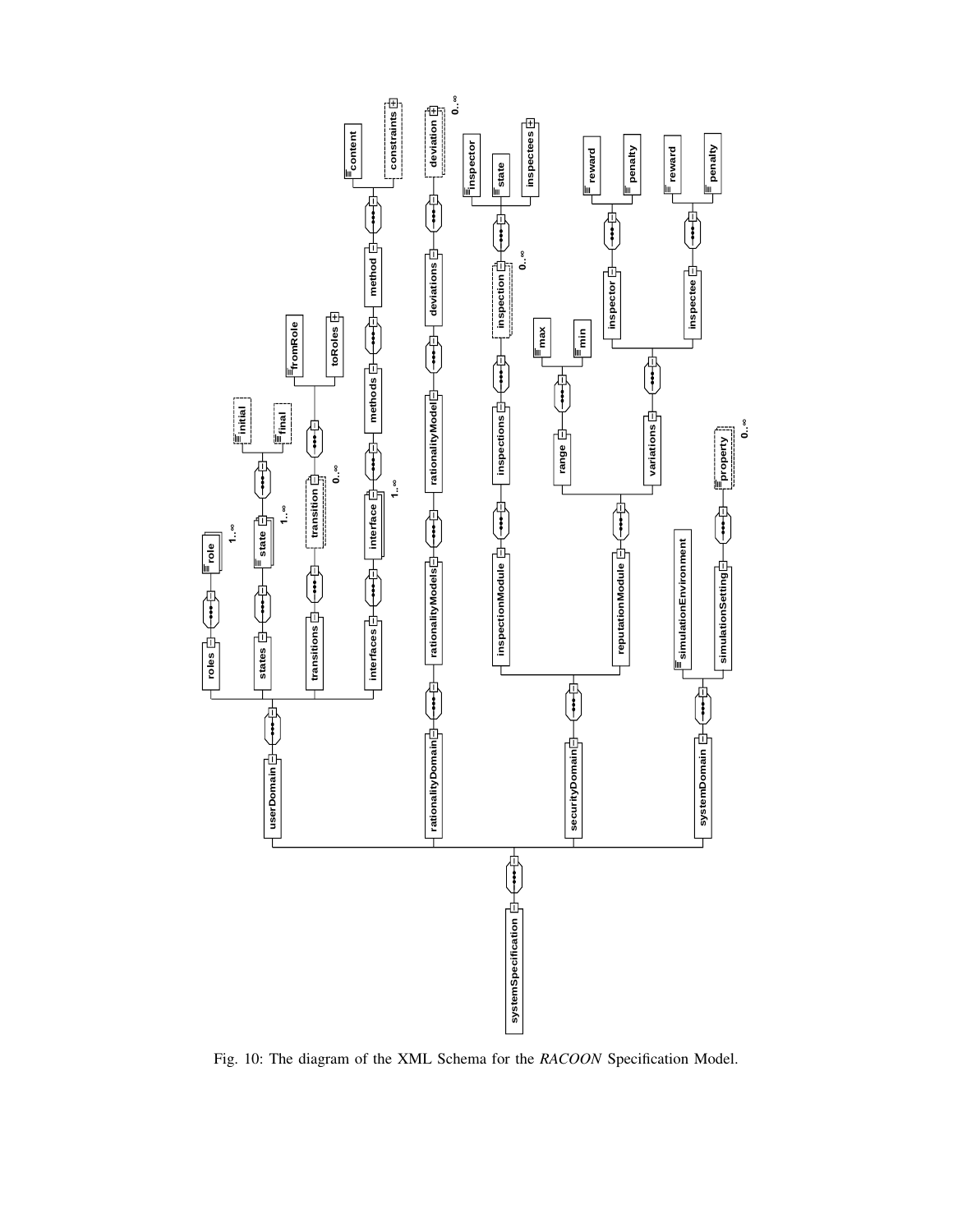#### APPENDIX B SPECIFICATION OF THE CASE STUDY

In the following, we present the XML encoding of our case study specification.

```
1 <systemSpecification name="P2PliveStreaming">
 2 <userDomain><br>3 <roles>
 3 <roles><br>4 <role
 4 \langle \text{role name} = "sender" / \rangle<br>5 \langle \text{role name} = "receiver"5 \langlerole name="receiver" /> 6 \langle/roles>
 6 </roles><br>7 <states>
           <states>
 8 \langle < state name="s0"> \langle initial \langle > \langle \rangle \langle \rangle \langle \rangle \langle \rangle \langle \rangle \langle \rangle \langle \rangle \langle \rangle \langle \rangle \langle \rangle \langle \rangle \langle \rangle \langle \rangle \langle \rangle \langle \rangle \langle \rangle \langle \rangle \langle 
9 \leftarrow \leftarrow \times \leftarrow \times \leftarrow \leftarrow \leftarrow \leftarrow \leftarrow \leftarrow \leftarrow \leftarrow \leftarrow \leftarrow \leftarrow \leftarrow \leftarrow \leftarrow \leftarrow \leftarrow \leftarrow \leftarrow \leftarrow \leftarrow \leftarrow \leftarrow \leftarrow \leftarrow \leftarrow \leftarrow \leftarrow \leftarrow \leftarrow \leftarrow \leftarrow \leftarrow10 \leq \leq \leq \leq \leq \leq \leq \leq \leq \leq \leq \leq \leq \leq \leq \leq \leq \leq \leq \leq \leq \leq \leq \leq \leq \leq \leq \leq \leq \leq \leq \leq \leq \leq \leq \leq \11 \checkmark <state name="s3"> \checkmark -final \checkmark > \checkmark state><br>12 \checkmark states>
12 </states><br>13 <transiti
13 <transitions><br>14 <transition
14 <transition name="t0" interface="i0"<br>15 fromState="s0" toState=";
15 fromState="s0" toState="s1"><br>16 <fromRole>sender</fromRole>
16 <fromRole>sender</fromRole><br>17 <toRoles>
17 <toRoles><br>18 <toRole
18 <toRole>receiver</toRole><br>19 </toRoles>
19 </toRoles><br>20 </transition
20 </transition><br>21 <transition n
21 <transition name="t1" interface="i1"<br>22 fromState="s1" toState="
22 fromState="s1" toState="s2"><br>23 <fromRole>receiver</fromRole>
23 <fromRole>receiver</fromRole><br>24 <toRoles>
24 <toRoles><br>25 <toRole
25 <toRole>sender</toRole><br>26 </toRoles>
26 </toRoles><br>27 </transition
27 </transition><br>28 <transition n
28 <transition name="t2" interface="i2"<br>29 fromState="s2" toState="
29 fromState="s2" toState="s3"><br>30 <fromRole>sender</fromRole>
30 <fromRole>sender</fromRole>
31 <toRoles><br>32 <toRoles
32 <toRole>receiver</toRole>
                  \langle/toRoles>
34 </transition><br>35 </transitions>
35 </transitions><br>36 <interfaces>
36 <interfaces><br>37 <interface
37 <interface name="i0"><br>38 <methods>
                  38 <methods>
39 <method name="propose">
                         40 <content name="m0" type="list" />
41 </method><br>42 </methods>
                  42 </methods>
43 </interface><br>44 <interface.n
44 
Interface name="i1"><br>45 
Interface name="i1">
                  45 <methods>
46 <method name="request"><br>47 <content name="m1" type
                         47 <content name="m1" type="list" />
48 <constraints><br>49 <constraint
49 <constraint type="subset" wrtContent="m0" /><br>50 </constraints>
50 </constraints><br>51 </rethod>
51 </method><br>52 </methods>
52 \checkmark /methods><br>53 \checkmark /interface>
53 </interface><br>54 </interface n
54 <interface name="i2"><br>55 <methods>
55 <methods><br>56 <method
56 <method name="serve"><br>57 <content name="m2" +
57 <content name="m2" type="list" /><br>58 <constraints>
58 <constraints><br>59 <constraint
59 <constraint type="equal" wrtContent="m1" /> 60 </constraints>
60 </constraints><br>61 </rethod>
61 \langle/method><br>62 \langle/methods>
62 </methods><br>63 </methods>
63 </interface><br>64 </interfaces>
64 </interfaces><br>65 </userDomain>
65 </userDomain><br>66 <rationalityD
66 <rationalityDomain><br>67 <rationalityModel
67 <rationalityModels><br>68 <rationalityModel
68 <rationalityModel name="communication" enabled="true"><br>69 <deviations>
69 <deviations><br>70 <deviation
70 < deviation name="timeout"><br>71 < croles>
71 <roles><br>72 <roles>
72 <role>sender</role><br>73 </roles>
73 </roles><br>74 </roles>
```
</deviation>

75 <deviation name="subset"><br>76 <roles> 76 <roles> 77 <role>sender</role><br>78 <role>receiver</rol 78 <role>receiver</role><br>79 </roles> 79 </roles><br>80 </roles> 80 </deviation><br>81 </deviation n 81 < deviation name="multicast"><br>82 < strales> < strale>sender</rale> 82 <coles> <role>sender</role> </roles> </deviation> 83 </deviation><br>84 </deviations> 84 </deviations><br>85 </rationalityMo 85 </rationalityModel> 86 </rationalityModels><br>87 </rationalityDomain> </rationalityDomain> 88 <securityDomain><br>89 <inspectionMod 89 <inspectionModule><br>90 <inspections> 90 
sinspections><br>91 
inspection 91 <inspection probability="0.15"> 92 <inspector>sender</inspector><br>93 <state>s2</state> 93 <state>s2</state><br>94 <state> 94 <inspectees><br>95 <inspectee 95 <inspectee>receiver</inspectee><br>96 </inspectees> 96 </inspectees> 97 </inspection> 98 <inspection probability="0.1"><br>99 <inspector>receiver</inspection 99 <inspector>receiver</inspector><br>100 <state>s2</state> <state>s2</state> 101 <inspectees><br>102 <inspectee 102 <inspectee>sender</inspectee><br>103 </inspectees> 103 </inspectees><br>104 </inspection> 104 </inspection><br>105 </inspections> </inspections> 106 </inspectionModule><br>107 <reputationModule> 107 <reputationModule><br>108 <range>  $108$   $\langle \text{range} \rangle$ <br> $\langle \text{max} \rangle$ 109 <max>10</max> 110  $\langle \text{min}>0 \langle / \text{min}>$ <br>111  $\langle / \text{range} \rangle$ 111 </range><br>112 <wariation 112 <variations><br>113 <variations> 113 <inspector><br>114 <reward t <reward type="fixed">1</reward> 115 <penalty type="fixed">0</penalty><br>116 </inspector> </inspector> 117 <inspectee><br>118 <reward t 118 < reward type="fixed">1</reward><br>119 < penalty type="invrep">8</penal 119 <penalty type="invrep">8</penalty><br>120 </inspectee> 120 </inspectee><br>121 </variations> 121 </variations><br>122 </reputationMod 122 </reputationModule><br>123 </securityDomain> 123 </securityDomain><br>124 <svstemDomain> 124 <systemDomain><br>125 <simulationE 125 <simulationEnvironment name="p2pOverlayNetwork" /><br>126 <simulationSetting> 126 <simulationSetting><br>127 <property name="s 127 <property name="simulationRuns">1</property><br>128 <property name="networkSize">500</property> 128 <property name="networkSize">500</property><br>129 <property name="messageLoss">0</property> 129 change the same of the stage Loss ">0</property><br>130 coronerty name="rational Proportion">0.5</ 130 <property name="rationalProportion">0.5</property><br>131 <nroperty name="mediaSize">100000</property> 131 <property name="mediaSize">100000</property> 132 <property name="broadcastSize">25</property><br>133 <property name="broadcastAudience">0.05</pro 133 <property name="broadcastAudience">0.05</property><br>134 <property name="playoutDelay">10</property> 134 <property name="playoutDelay">10</property><br>135 <property name="fanout">5</property> 135 <property name="fanout">5</property><br>136 <property name="period">5</property> 136  $\leftarrow$ <br>137  $\leftarrow$  sproperty name="period">5</property><br>137  $\leftarrow$  sproperty name="transmissionLimit">5 137 <property name="transmissionLimit">500</property><br>138 </simulationSetting> 138 </simulationSetting><br>139 </systemDomain> 139 </systemDomain>

140 </systemSpecification>